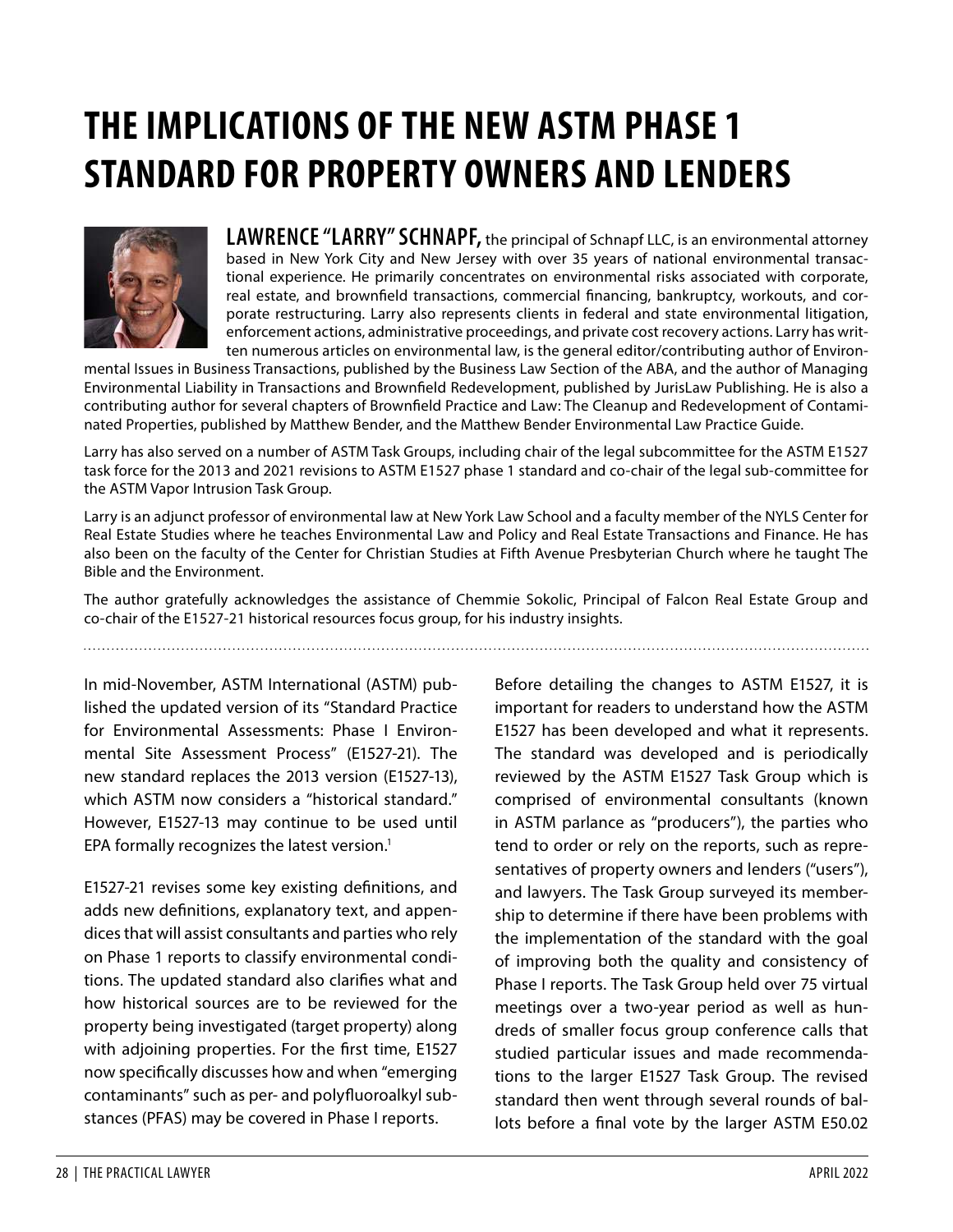Committee on Environmental Real Estate Assessment and Management.

Contrary to mischaracterizations in some trade press and legal advisories about the standard and its implications, the ASTM Task Group did not "tighten" or create more "stringent" due diligence standards. The revised standard simply represents an industry consensus on what is currently "good commercial and customary practice"—the statutory standard for establishing landowner liability protections (LLPs) under the federal superfund law formally known as the Comprehensive Environmental Response, Compensation, and Liability Act (CERCLA).[2](#page-9-1)

What constitutes "good commercial and customary practice" evolves over time. E1527-21 represents the consensus of the relevant industry participants on what this phrase currently means. Said another way, if the EPA All Appropriate Inquiries (AAI) Rule<sup>[3](#page-9-2)</sup> can be said to establish what type of inquiries must be done to satisfy one of the CERCLA liability protections, ASTM represents how these inquiries are to be performed.

#### **BACKGROUND**

CERCLA imposes strict liability on four categories of responsible parties, including current owners or operators of a property, for the cleanup of releases of hazardous substances, even if the contamination occurred prior to the time the owner acquired title or the operator came into possession of the property.[4](#page-9-3) Past owners or operators may also be liable if they owned or occupied the property at the time of disposal of the hazardous substances.<sup>[5](#page-9-4)</sup>

CERCLA does have a number of affirmative defenses for property owners or operators including:

- The third-party defense; $6$
- The innocent landowner (ILO) defense;<sup>[7](#page-9-6)</sup>
- The bona fide prospective purchaser (BFPP) defense;<sup>[8](#page-9-7)</sup>and
- The contiguous property owner (CPO) defense. $9$

To satisfy the third-party defense, an owner or operator has to demonstrate by a preponderance of the evidence that: (i) the release was solely caused by a third party; (ii) with whom the defendant did not have a direct or indirect contractual relationship; (iii) the defendant exercised due care with respect to the contamination; and (iv) took steps against foreseeable acts or omissions of third parties.

Most courts broadly construe a direct or indirect "contractual relationship" to encompass most forms of real estate conveyances so that purchasers or tenants would be barred from asserting the defense even if they acquired title or possession of the property after the contamination occurred.

To minimize this harsh result, Congress added the innocent purchaser defense in 1986 which provided that a landowner would not be considered to be in a "contractual relationship" with the person responsible for the contamination if the landowner performed an appropriate inquiry into the past use and ownership of the property. If, as a result of this appropriate inquiry, the landowner did not know or have reason to know of contamination, it would be deemed not to have a contractual relationship but would still have to demonstrate compliance with the due care and precautionary elements of the defense.

The 1986 amendments contained five criteria that courts could use in determining if a landowner had implemented an appropriate inquiry. Courts did not uniformly apply these criteria and often found that if a property owner did not identify contamination during a pre-acquisition investigation, it probably did not perform an appropriate inquiry and therefore could not assert the defense.

In 2002, Congress amended CERCLA to add the BFPP and CPO LLPs. To qualify for the BFPP, a property owner or operator must establish the following preacquisition requirements:

• All disposal of hazardous substances occurred before the purchaser acquired the facility; [10](#page-9-9)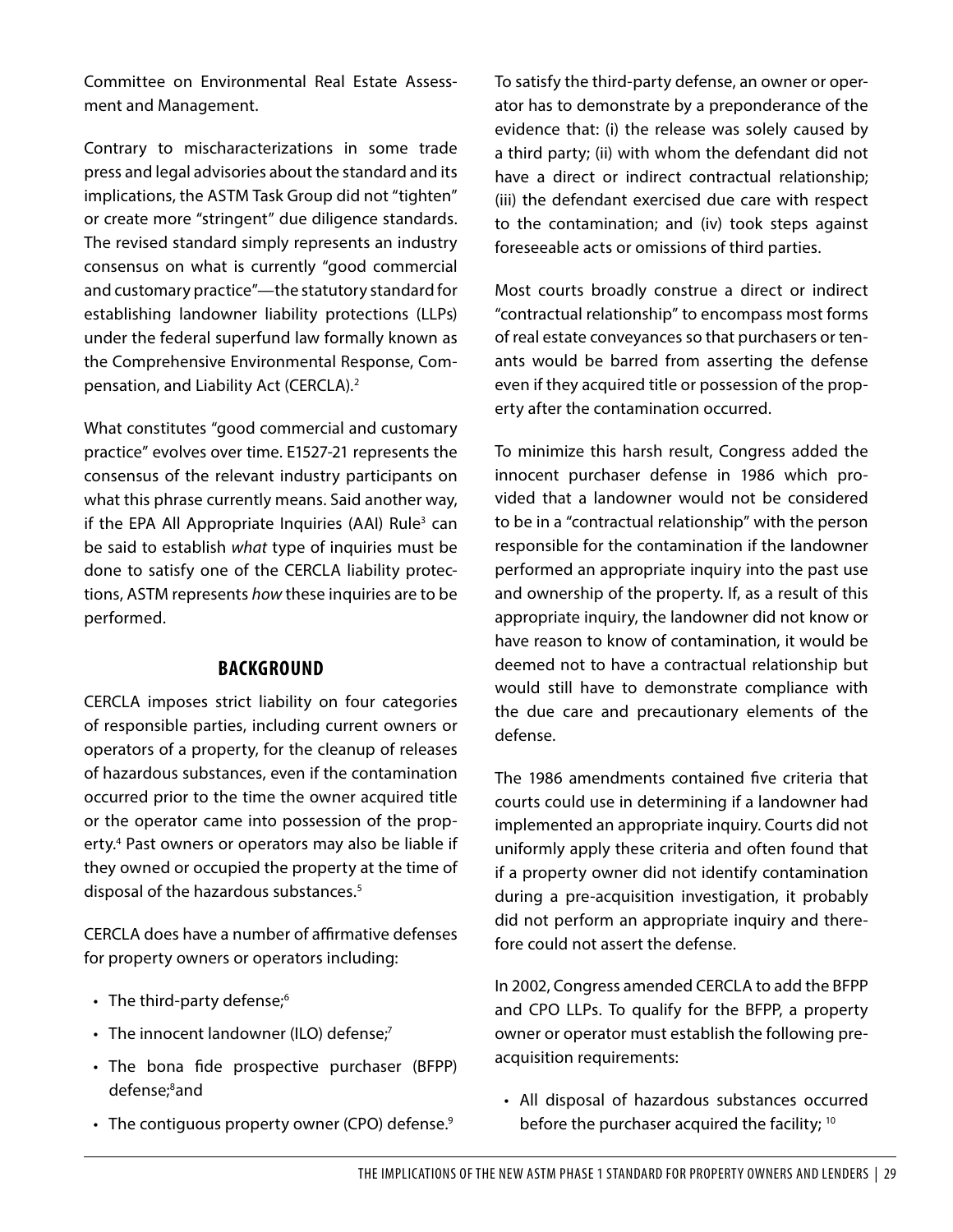tamination from an adjacent property, it may still be able to qualify for the BFPP defense. The contiguous property owner may also assert any other defense

to liability that may be available.

has completed its pre-acquisition AAI investigation. On the other hand, EPA is authorized to issue assurance letters to CPOs that no enforcement action will be initiated under CERCLA and to provide protection against claims for contribution or cost recov-

After taking title, a purchaser must comply with a number of "continuing obligations" to maintain its

BFPP status. The "continuing obligation" relevant to the BFPP cases is the requirement to exercise "appropriate care" by "taking reasonable steps" to:

• The purchaser is not a potentially responsible party (PRP) or affiliated with any other PRP for the property through any direct or indirect familial relationship, any contractual or corporate relationship, or as a result of a reorganiza-tion of a business entity that was a PRP; <sup>[11](#page-9-10)</sup> and

• The purchaser conducted "all appropriate inquiries" into the past use and ownership of the

• Stop any continuing release;

site.[12](#page-9-11)

- Prevent any threatened future release; and
- Prevent or limit human, environmental, or natural resource exposure to any previously released hazardous substance.<sup>[13](#page-9-12)</sup>

The CPO is available to owners of properties that have been impacted by contamination from a contiguous or adjacent property. A CPO will not generally be required to conduct groundwater investigations or groundwater remediation. A person seeking to qualify for the CPO must comply with the same pre- and post-acquisition obligations as a BFPP. However, while the BFPP can knowingly acquire contaminated property, a CPO must not know or have reason to know of the contamination after it LLPs. Moreover, the LLPs are self-implementing, meaning a property owner can assert the liability protection without formal determination by EPA. As a result, a party that thinks it may have achieved one of the LLPs may later learn that a court holds otherwise.

## **ALL APPROPRIATE INQUIRIES AND ASTM E1527**

ASTM initially published the E1527 standard in 1993 to define "good commercial and customary practice" for establishing the innocent landowner defense.<sup>[14](#page-9-13)</sup> Since then, E1527 has become the accepted industry standard for how to satisfy the pre-acquisition AAI Rule.

As part of the 2002 amendments to CERCLA, Congress also instructed EPA to issue a rule defining what constituted all appropriate inquiries (AAI). Congress provided that until EPA issued its AAI rule, the ASTM E1527 standard would function as an interim standard for conducting AAI. When EPA promulgated its AAI rule in November 2005,<sup>[15](#page-9-14)</sup> the agency determined that E1527-05 could be used to satisfy AAI. The agency subsequently amended AAI to remove ASTM E1527-05 and replace it with ASTM E1527-13.[16](#page-9-15)

## **KEY REVISED OR NEW DEFINITIONS**

Among the key changes to E1527-21 are new and revised definitions.

## **Revised definition: Recognized Environmental Condition (REC)**

The goal of Phase I is to identify if a Recognized Environmental Condition (REC) exists at a property. This term does not appear in CERCLA but was developed by ASTM to help consultants distinguish minor spills from conditions that would be required to be investigated or remediated.

Unfortunately, the REC definition was not artfully drafted and has led to much confusion. As a result, it is not unusual for a property owner or its counsel to disagree with an environmental consultant if a certain condition rises to the level of a REC.[17](#page-9-16) ASTM

ery. If an owner cannot qualify for the CPO defense because, for example, it had knowledge of the con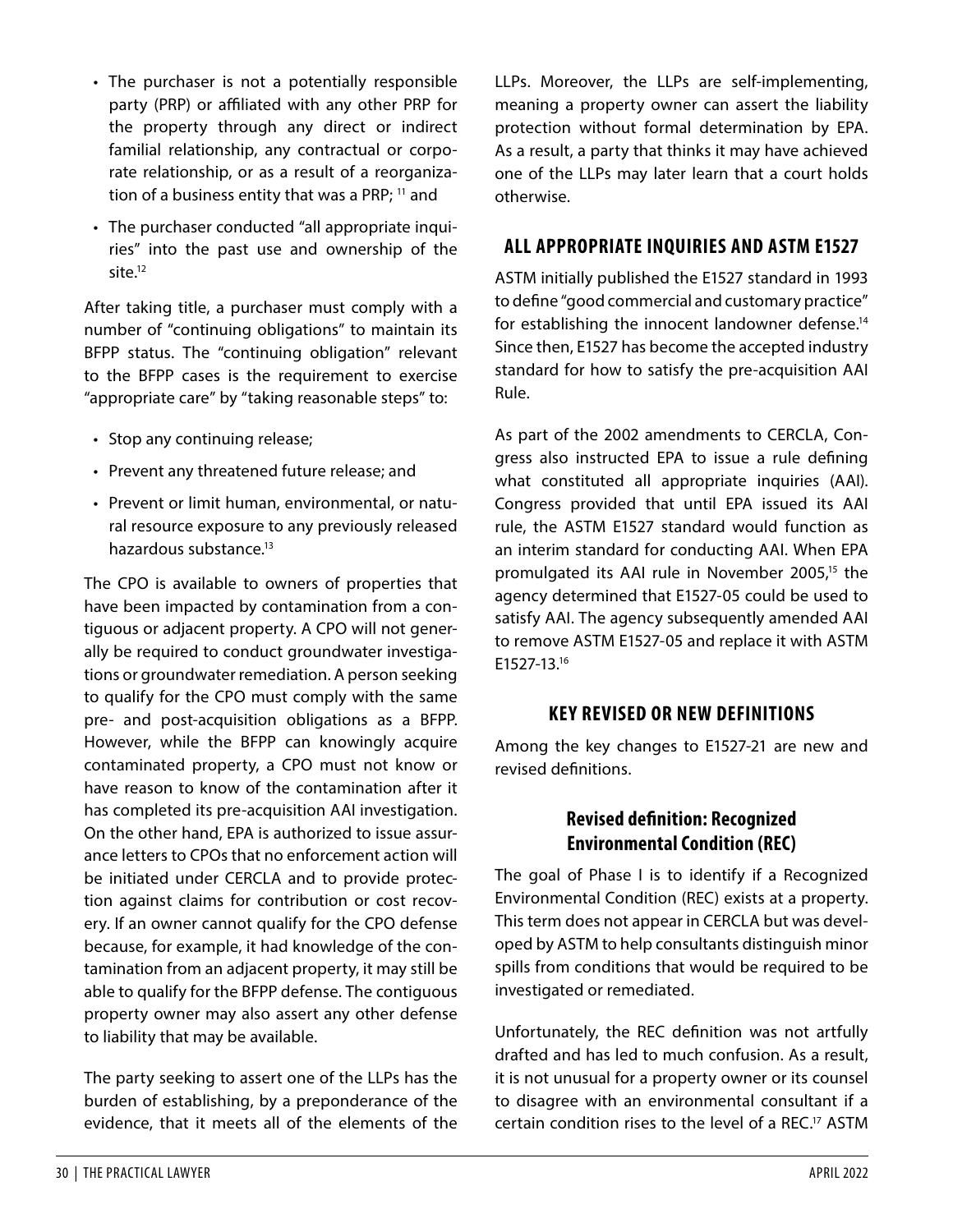has tweaked the REC definition as part of the 2000, 2005, and 2013 revisions to E1527 but it was determined by the recent Task Group that these iterations had not resolved the confusion.

The source of the dispute is usually centered on the term "likely" in the E1527-13 REC definition:

the presence or likely presence of any hazardous substances or petroleum products in, on, or at a property: (1) due to any release to the environment; (2) under conditions indicative of a release to the environment; or (3) under conditions that pose a material threat of future release to the environment (emphasis added).

Based on their experience and studies showing that at least 75 to 80 percent of dry cleaners using perchloroethylene (PCE) have impacted the environment, many environmental professionals (EPs) have concluded it was likely that a former dry cleaner was a REC that warranted further investigation. An attorney representing the property owner in a financing or sales transaction, though, might argue that there was no evidence of any spills or leaks justifying the REC finding. [18](#page-9-17)

To try to clarify the uncertainty, the E1527 Task Group made two significant revisions. First, the Task Group broke up the definition into its three components. Clause 1 requires an actual release (using the CER-CLA definition of Release<sup>[19](#page-9-18)</sup>), and clause 3 applies to the presence of hazardous substances or petroleum that present a "material threat" of a release (again, relying on the CERCLA definition of "Release"). The term "likely" now only applies to clause 2. In addition, the EP must now: (i) explain why it believes a release is likely in the "Opinions" section of the Phase I report; and (ii) discuss what observations and experience has led it to conclude a release may be likely.

ASTM E1527-21 now defines a REC as follows:

(1) the presence of any hazardous substances or petroleum products in, on, or at the subject property due to any release to the environment;

(2) the likely presence of hazardous substances or petroleum products in, on, or at the subject property due to a release or likely release to the environment; or

(3) the presence of hazardous substances or petroleum products in, on, or at the subject property under conditions that pose a material threat of a future release to the environment. De minimis conditions are not recognized environmental conditions (emphasis added).

To further assist the EP, users, and their attorneys in evaluating the existence of a REC, the revised definition describes a release or presence of hazardous substances or petroleum products can be considered to be likely when it:

is neither certain nor proved, but can be expected or believed by a reasonable observer based on the logic and/or experience of the environmental professional, and/or available evidence, as stated in the report to support the opinions given therein."[20](#page-9-19)

#### **Revised definition: "release"** [21](#page-9-20)

This definition was revised to remind consultants that the CERCLA definition has statutory exclusions so that certain types of spills or leaks might not qualify as RECs under the statutory definition and therefore potentially impact the Findings, Opinions, and Conclusions of their report. EPs are urged to review the Legal Appendix discussing what constitutes a Release under CERCLA.

#### **Other related definitional changes**

To further promote uniformity in REC determinations, the E1527 Task Group clarified other important terms that are related to the REC definition or a REC determination.

Under the revised standard, a "Material Threat" is now an "obvious threat which is likely to lead to a release and that, in the opinion of the environmental professional, would likely result in impact to public health or the environment."[22](#page-9-21) An example would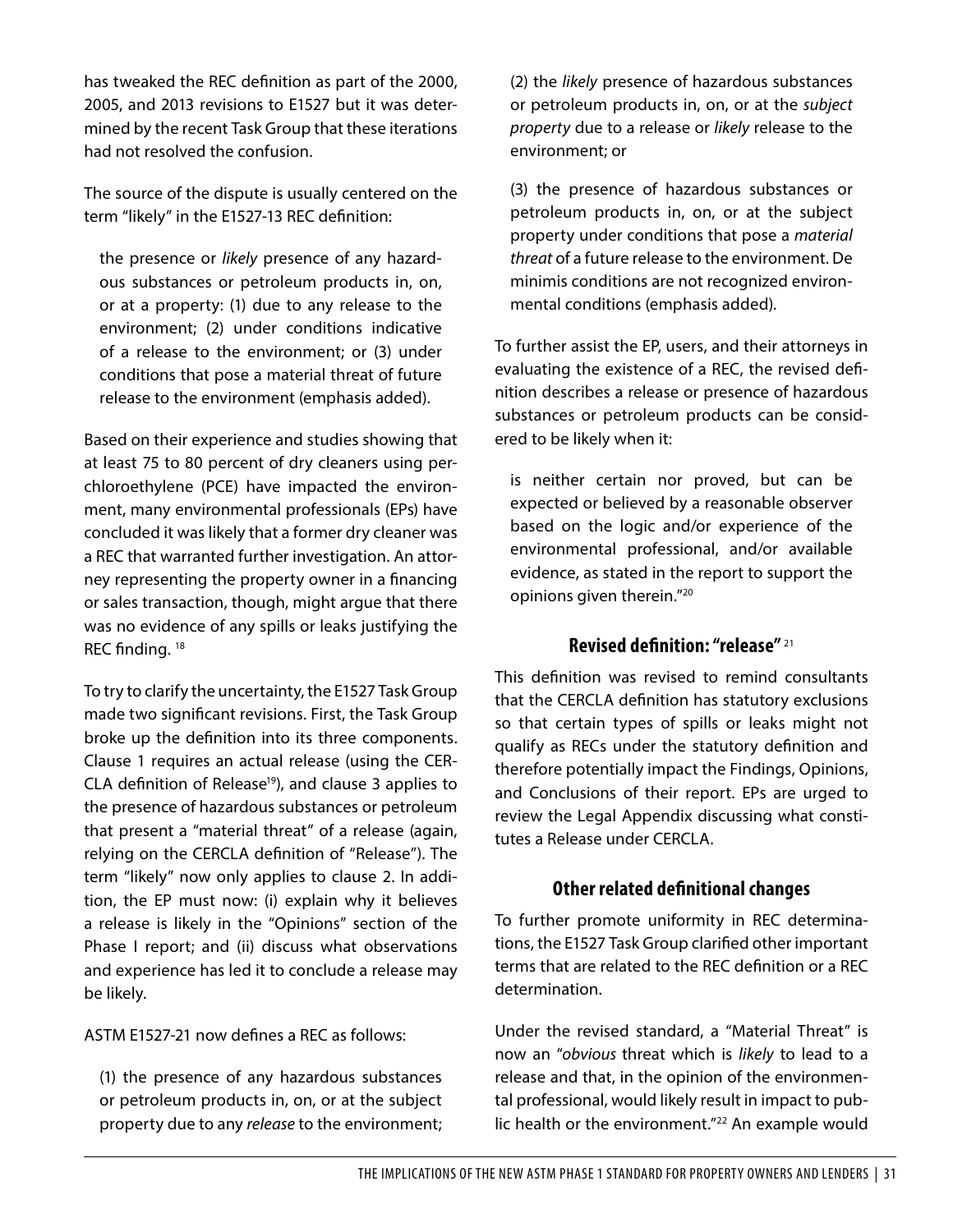be an above-ground storage tank that is damaged. Under the revised definition, the damage would represent a "material threat" if it is deemed serious enough that it may cause or contribute to tank integrity failure with a resulting release of contents to the environment.<sup>[23](#page-9-22)</sup>

In turn, "obvious" is now defined as a condition or fact that is plain or evident or that could not be ignored or overlooked by a reasonable observer. The revised definition no longer requires that the condition be "visually observable." This allows non-visual conditions, such as odors, to qualify as an "obvious" condition. To reinforce this concept, the phase "visually and/or physically observed" now means a condition that is visually, auditorily, or olfactorily detected during a site visit.<sup>[24](#page-9-23)</sup>

### **Significant data gaps**

A data gap occurs when the EP is unable to obtain information to complete one of the 10 mandated inquiries despite good faith efforts to gather the information (e.g., historical information back to 1940 is unavailable, the EP was unable to complete required interviews, etc.). Because many of the investigatory tasks are overlapping, the inability to complete one of the inquiries is usually not critical. For example, if the EP is not able to obtain insurance maps for the target property back to 1940, but aerial photos show that the property was not developed during that time period, or if the owner fails to prepare the environmental questionnaire, the consul-tant could identify the foregoing as a data gap.<sup>[25](#page-9-24)</sup>

However, if the EP believes the data gap will likely interfere with the ability of the EP to adequately determine if a REC is present, then the data gap is considered a "significant data gap." E1527-21 now includes a definition of what constitutes a "significant data gap."[26](#page-10-0) Phase I reports must also explain how the "significant data gap" affected the EP's ability to identify RECs. Furthermore, significant data gaps must be listed in the Conclusions section of the Phase I report.

## **Appendix X4**

To promote more consistency in REC, Historical REC (HREC) or Controlled REC (CREC) determinations, ASTM E1527-21 now contains Appendix X4. The appendix breaks down the various definitions into their component parts; it includes a flow chart and 12 hypothetical scenarios.

## **Revised definition: Controlled Recognized Environmental Condition (CREC)**

A Controlled Recognized Environmental Condition (CREC) is essentially a remediated release that leaves at least some contamination at the target property at concentrations that limit the use of the property in some way. The term applies to cleanups that do not meet the unrestricted cleanup standards but where residual contamination is allowed pursuant to risk-based cleanup criteria established by a state regulatory authority.<sup>[27](#page-10-1)</sup> Because contamination remains at the property, a CREC is technically a type of REC. However, the contamination is allowed to remain in place because certain institutional or engineering controls prevent exposure to humans or the environment.

The term was added to E1527 in 2013, and the Task Group determined that there was considerable confusion among environmental professionals about what "controls" qualified as a CREC. A frequent problem was where the basis for a "no further action" (NFA) was implied (e.g., the property was used for commercial purposes) but the state closure letter did not expressly state the nature of the control. Another common problem was where an NFA letter expressly provided for a use restriction but the owner had failed to record the NFA letter as required. There were also questions about how to classify a cleanup that had been remediated without supervision of a regulatory agency but that otherwise met regulatory standards.

To eliminate this uncertainty, the CREC definition was amended to add the term "property use limitation." This phrase captures any limitations or restrictions adopted following a cleanup, even those not recorded in the land records, provided the cleanup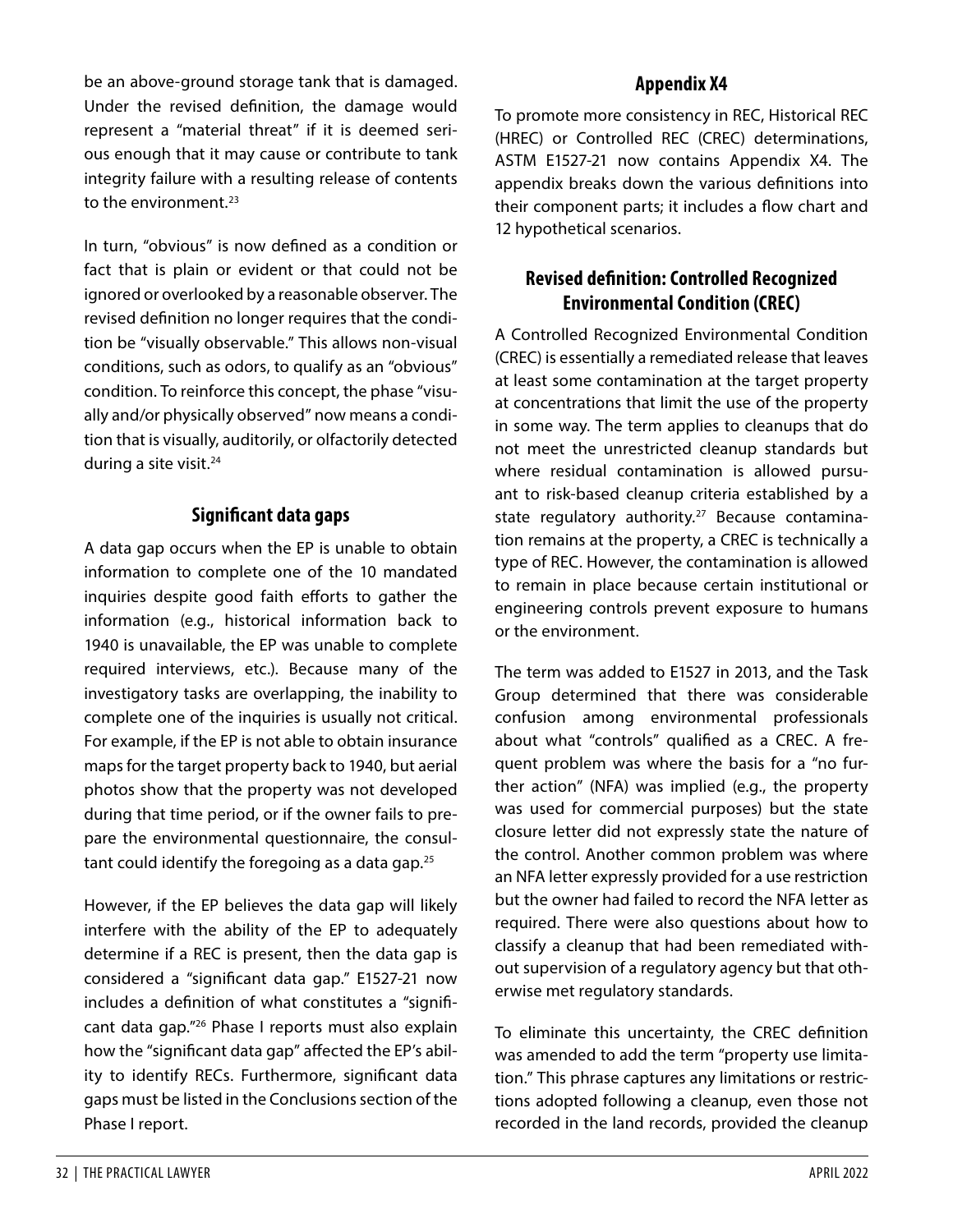was performed in accordance with applicable regulatory criteria that allow contaminants to remain at the target property at concentrations exceeding unrestricted use standards.[28](#page-10-2)

Several discussion paragraphs were also added to the CREC definition explaining that CRECs may include recorded use restrictions, NFAs based on zoning or the current use, and even do-it-yourself or self-directed cleanups. However, the EP needs to review the actual sampling data and sampling methodology to determine if the cleanup satisfies regulatory guidelines. [29](#page-10-3)

For example, a condition that was classified as CREC in a prior Phase I report may no longer qualify for that status if: (i) the cleanup standards have become more stringent so that the site no longer meets the current risk-based criteria; (ii) there are new contaminants of concern that were not previously evaluated such as PFAS; (iii) there is now an exposure pathway such as vapor intrusion that was not considered previously; or (iv) if the user intends to change the property to a higher (i.e., more sensitive) use.

Under E1527-21, EPs must now explain in the Findings and Opinions sections of the report how the CREC complies with an applicable regulatory authority, identify the particular control, and comment on the apparent integrity of the control.

## **Revised definition: Historical Recognized Environmental Condition (HREC)**

Historical Recognized Environmental Conditions (HREC) refers to contamination from a release that has been remediated to an unrestricted cleanup standard.[30](#page-10-4) A cleanup that utilized engineering or institutional controls such as deed use restrictions or prohibiting use of the target property in some way does not qualify as an HREC.

E1527-21 adds several discussion paragraphs to the HREC definition<sup>[31](#page-10-5)</sup> reminding EPs that a previouslyremediated REC may no longer qualify as an HREC if, during the course of the Phase I, new conditions or information are identified, such as a change in regulatory criteria or a subsequently identified migration

pathway, which was not previously known or evaluated when the initial HREC determination was made. The EP is expected to evaluate the criteria and data from the prior cleanup to confirm that it still qualifies as an HREC. The consultant has to explain its conclusion in the Findings and Opinions sections of the report that the previous cleanup continues to meet current standards for unrestricted use.

#### **Clarifying environmental lien and title searches**

Under AAI, certain of the 10 categories of inquiries are the responsibility of the EP, while the party seeking to qualify for the LLPs or otherwise relying on the report (identified as "user" in E1527) is respon-sible for completing other inquiries.<sup>[32](#page-10-6)</sup> One of the mandated inquiries is searching for environmental liens and recorded institutional controls (known in ASTM parlance as "activity use limitations" or AULs). These instruments are potentially important because they can provide an indication of a past or present release at the property. AAI has assigned this task to parties seeking to qualify for LLPs.

E1527-21 clarifies how users may comply with their environmental lien and AUL search obligations, as well as the role of the EP. The user may rely on either the title insurance work such as preliminary title reports or title commitments that are usually generated as part of procuring title insurance. The revised standard suggests that users closely review this documentation for encumbrances or "restrictions on record" for indications of AULs or environmental liens.<sup>[33](#page-10-7)</sup>

Alternatively, the user may rely on title search documents such as Condition of Title, Title Abstract, AUL/ Environmental Lien, or similarly titled reports.<sup>[34](#page-10-8)</sup> The title search reports shall be designed to identify "environmental covenants, environmental easements, land use covenant and agreements, declaration of environmental land use restrictions, environmental land use controls, environmental use controls environmental liens, or any other recorded instrument" that restrict or encumber the property because of the presence of contamination. The title search must review the records dating back to 1980.<sup>[35](#page-10-9)</sup>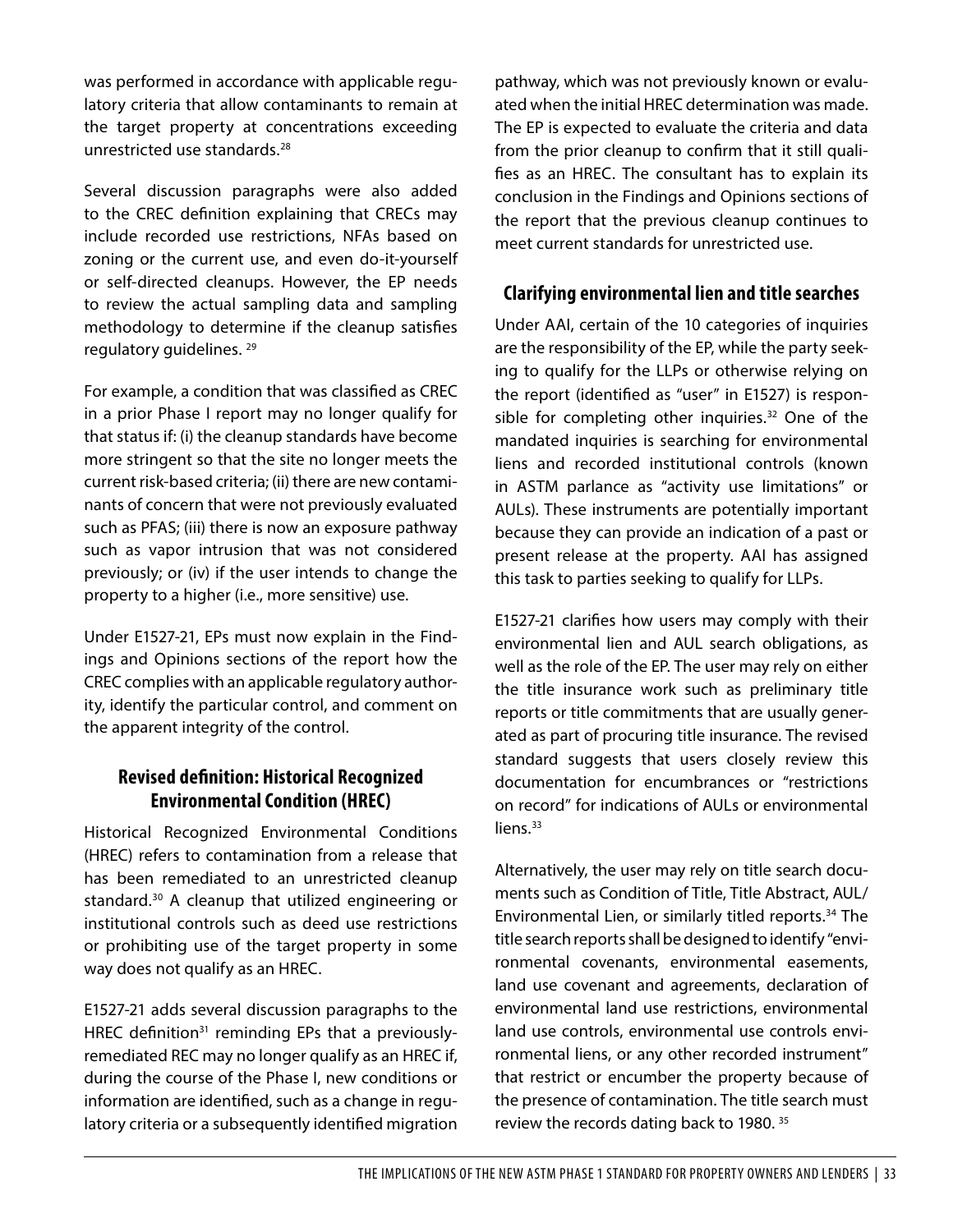Moreover, because some states record environmental liens in judicial records and not in land title records, E1527-21 further provides that if judicial records are not reviewed as part of the alternative title search approach, the title report shall: "include a statement providing that the law or custom in the jurisdiction at issue does not require a search for judicial records in order to identify environmental liens."<sup>[36](#page-10-10)</sup>

Searching and evaluating land title records or judicial records requires specialized expertise that is ordinarily not possessed by environmental consultants. Thus, the revised standard clarifies that the environmental professional is not required to search title records or judicial records as part of its obligation to do a regulatory records review.[37](#page-10-11) The consultant is expected to ask the user for the results of its title and lien search but is not required to evaluate the results of the title and lien search.

Sometimes, the user asks the consultant to complete the environmental lien search. The revised standard clarifies that when the consultant is asked to perform this task, it is only required to search in the land title offices where records affecting title are generally held. E1527-21 has a new term—Land Title Records—so consultants know where to look for these records.[38](#page-10-12)

#### **CONTINUED VIABILITY (SHELF LIFE) OF PHASE I REPORTS**

AAI provides that all inquiries must have been completed within one year of the date that the party seeking to qualify for the LLPs acquires title or possession of the property (or refinancing), but certain inquiries need to be updated after six months.<sup>[39](#page-10-13)</sup> Many parties have assumed the date of the report was used to measure compliance with the "shelf life" rule; in other words, if the date of the report was between six to 12 months old, the purchaser or lender assumed it had to be updated. However, this is incorrect.

ASTM E1527-21 clarifies that the date of the report generally does not represent the date that the individual inquiries were completed and should not necessarily be used when evaluating compliance with the 180-day or one-year AAI requirement.<sup>[40](#page-10-14)</sup> Instead, the "shelf life" begins to run from the earliest date that the following inquiries are commenced:

- Interviews with knowledgeable persons;
- Review of government records;
- Review of environmental liens;
- Visual inspection of the property; or,
- Declaration by the EP.<sup>[41](#page-10-15)</sup>

For Phase I reports six to 12 months old, if any of the above five inquiries were not completed within 180 days of the transaction date, it must be repeated.

#### **CLARIFICATION ON SCOPE OF HISTORICAL RESEARCH REQUIREMENTS**

Environmental professionals are required to research properties back to 1940 or first-developed use, whichever is earlier, to determine if past uses could have led to a REC. [42](#page-10-16)

Historical research is one of the most critical and time-consuming tasks of a Phase I. While prior versions of E1527 identified the standard historical sources that environmental professionals should review, the EP had discretion to determine how many of the standard historical sources were needed to meet the objectives of an ASTM Phase I environmental site assessment (ESA).

However, the E1527 Task Group learned that one of the principal reasons for inconsistent Phase I reports was that low-cost providers were not thoroughly reviewing the "Standard Historic Resources."[43](#page-10-17) Another problem was that some consultants were not recognizing that site boundaries may have changed over time or that a target site may have been part of a larger contaminated facility in the past.

As a result, E1527-21 now requires that consultants review the following four Standard Historical Resources (the Big Four) for the target property: Aerial Photographs, Topographic Maps, Fire Insurance Maps, and Local Street Directories, provided that they are reasonably ascertainable, likely to be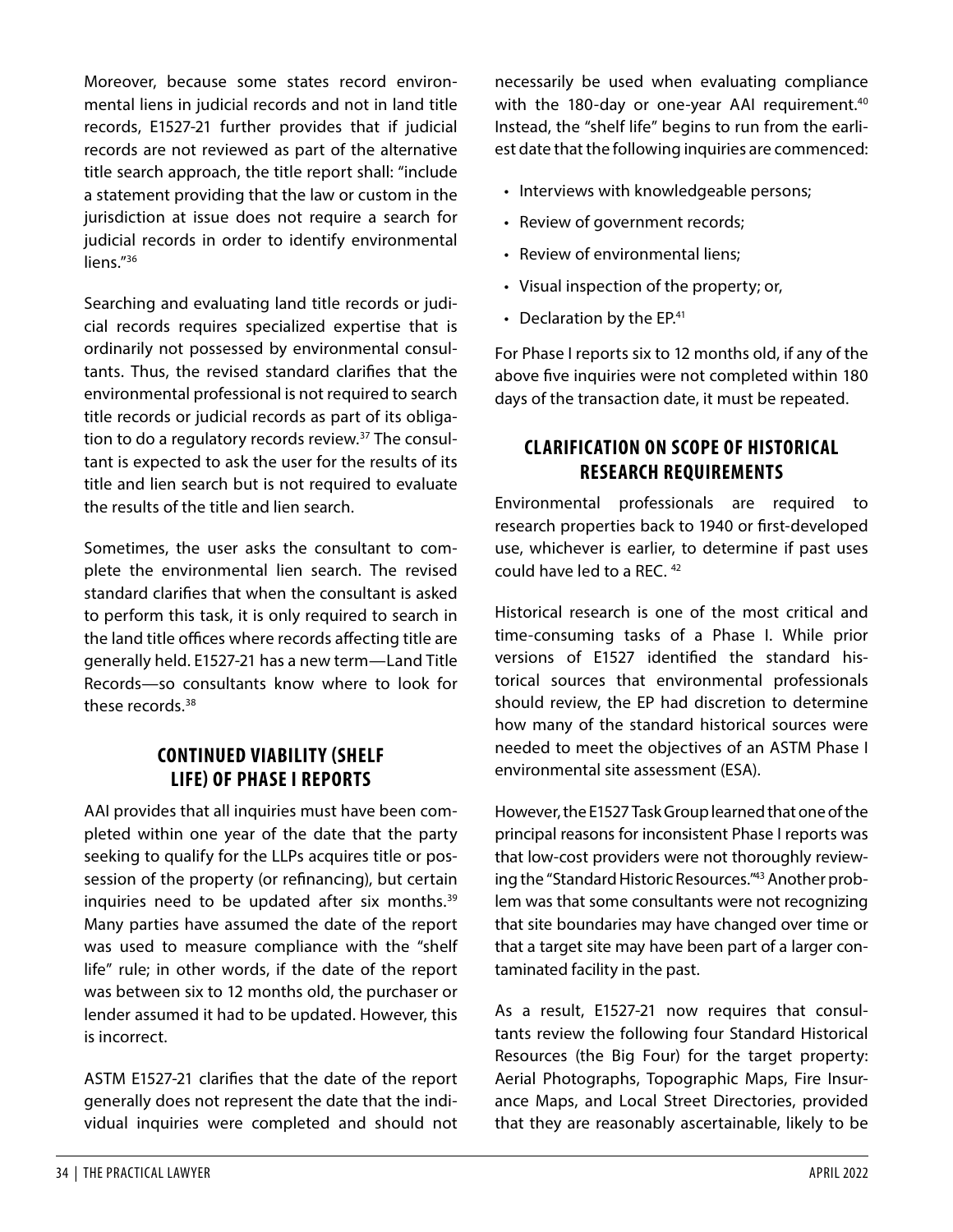useful, and applicable to the target property.<sup>[44](#page-10-18)</sup> If the consultant does not review any of the Big Four historical resources, it must explain the reason why these resources were not used.

If the consultant determines, after reviewing the Standard Historical Resources, that it cannot meet the objectives of the Phase I report (i.e., determining if the past uses contributed to a release of hazardous substances or petroleum product at the target property), additional Standard Historical Resources such as building department records, interviews with knowledgeable persons, property tax files, and zoning/land use records should be reviewed. The EP may also supplement these resources with what are known as "Other Historical Resources"[45](#page-10-19)

## **MORE DETAIL REQUIRED ABOUT USES OF TARGET PROPERTY**

The revised standard now encourages the EP to provide more specific information about the target property. It explains that merely identifying that a building is present or used for retail or commercial purposes may not satisfy the historical research objective.

This change is largely driven by the growing recognition of the dangers posed by commercial dry cleaners.[46](#page-10-20) Dry cleaners are the leading source of contamination at commercial real estate properties. According to the EPA representatives that participated in the ASTM Task Group, contamination from dry cleaners is now the most common reason sites are placed on the new federal superfund list.

Thus, E1527-21 provides that if the general type of use of the target property is retail, industrial, or manufacturing, the EP is expected to review additional Standard Historical Resources if they are likely to identify a more specific use and are reasonably ascertainable.[47](#page-10-21)

## **MORE DETAIL REQUIRED FOR CURRENT AND HISTORIC USES OF ADJOINING AND SURROUNDING AREA**

The ASTM Task Group learned that under the prior version of E1527, some EPs would develop historical

information about surrounding property only to the extent that this information was available while researching the target property. These EPs generally were not separately collecting information to fill in gaps about the history of adjoining properties.<sup>[48](#page-10-22)</sup>

The revised standard provides that whichever of the Big Four historical resources are used for the property being investigated should also be reviewed for the adjoining properties where those resources provide coverage of one or more adjoining properties and are likely to be useful in satisfying the objective of the historical research section.<sup>[49](#page-10-23)</sup> If the Big Four historical resources are not reviewed for the adjoining properties but they were reviewed for the target property, the EP must indicate in the report why such a review was not conducted.<sup>[50](#page-10-24)</sup> Like with the target property, additional Standard Historical Resources should be reviewed, if warranted, to satisfy the objective, and "Other Historical Resources" can be consulted to satisfy the objectives of the report.

In contrast, the guidance for researching uses of surrounding properties remains unchanged. An EP is only required to identify uses of surrounding properties to the extent that this information is revealed while reviewing historical resources for the target property (for example, aerial photographs or topographic maps of the target property usually show the surrounding area). $51$ 

#### **EMERGING CONTAMINANTS**

The phrase "emerging contaminants" refers to a group of synthetic chemicals that federal and state authorities have begun to focus on because of the potential threat these chemicals pose to human health and the environment. The term "emerging" does not necessarily mean the contaminants are newly manufactured. Indeed, some of these chemicals have been widely used in a variety of industrial and commercial processes since the 1940s. What is "emerging" is the ability to detect the presence of these substances at trace levels in the environment and the recognition of their associated risks.

Perhaps the most prevalent emerging contaminant is the class of chemicals known as per- and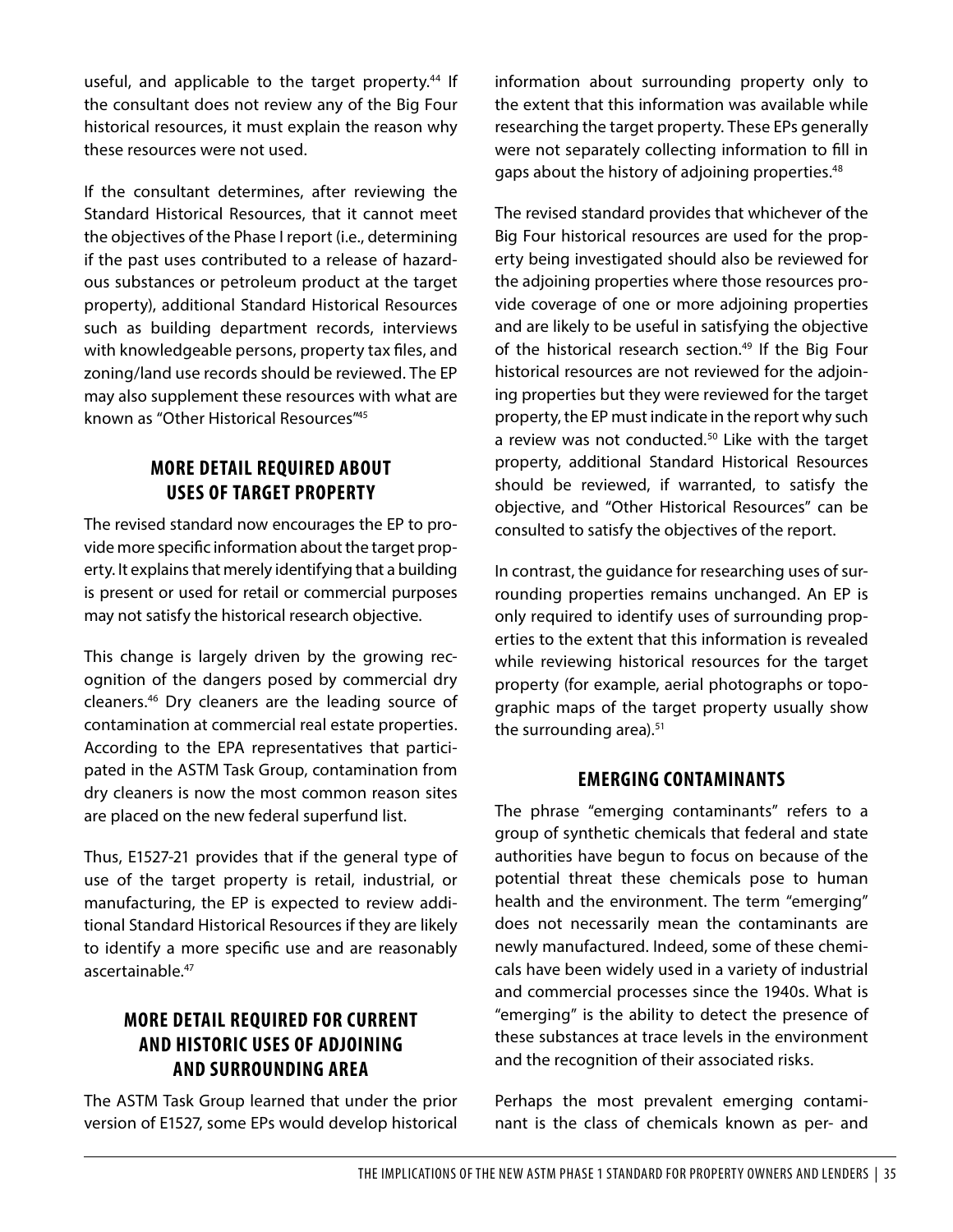polyfluoroalkyl substances (PFAS), perfluorooctanoic acid (PFOA) and perfluorooctane sulfonate (PFOS). Common consumer products containing PFAS include non-stick cookware, grease-resistant paper, fast food wrappers, microwave popcorn bags, stain-resistant carpets and fabrics, water-resistant cloth, cleaning products, and personal care products. They were also present in fire foam used by military installations and airports. Because they help reduce friction, PFAS were also used by a variety of industries such as aerospace, automotive, construction, and electronics factories and businesses.

PFAS are thermally, chemically, and biologically stable, and are highly mobile and water soluble, which allows them to travel vast distances. As a result, PFAS do not easily break down in the environment, earning them the moniker "forever chemicals." Although the toxicity of many PFA compounds is still being analyzed, some compounds have been linked to adverse human health effects.

PFAS are not currently regulated as CERCLA hazardous substances, but many states recognize PFAS as a hazardous substance under state superfund laws.<sup>[52](#page-10-26)</sup> Since the purpose of E1527 is to qualify for the federal CERCLA landowner liability protections, consultants and users have been unsure if and how to address PFAS in Phase I reports.

To provide guidance to consultants and users, the revised standard addresses PFAS in three ways. First, footnote 3 to Section 1.1.4[53](#page-10-27) explains that emerging contaminants that are not regulated as hazardous substances are outside the scope of E1527 but may be included as a non-scope item of section 13 of E1527-21. However, if the purpose of the Phase I Environmental Site Assessment is to satisfy the equivalent landowner liability protections that may be available under state law, and that state regulates emerging contaminants as a state hazardous substance, then the user may consider including the substances in the defined scope of work.

Next, section 13.1.5.15 of E1527-21 provides that substances such as emerging contaminants that are not defined as federal hazardous substances may be

considered non-scope items until they become clas-sified as CERCLA hazardous substances.<sup>[54](#page-10-28)</sup>

Finally, the Legal Appendix explains that where the Phase I is performed to satisfy both federal and state requirements, or when otherwise directed by the user of the report, it is permissible to include an analysis and/or discussion of PFAS or other emerging contaminants that are not yet defined to be a hazardous substance under CERCLA.[55](#page-10-29)

It is important to remember that states are only regulating a handful of the thousands of chemicals that have been manufactured and used in commerce. It is possible that a PFA substance that is not regulated by a particular state may have been used at the target site. Thus, transacting parties should consult with their EP if a particular property is likely to have been impacted with PFAS either because of prior use or perhaps because there may have been a fire that was extinguished using chemicals that contained PFAS. Not surprisingly, PFAS are beginning to show up at sites with dry cleaners because of clothes that had water- or stain-resistant clothing that contained PFAS.

## **SHOULD PROPERTY OWNERS BEGIN USING THE REVISED STANDARD?**

ASTM has submitted a formal request to EPA asking the agency to recognize E1527-21 as compliant with the AAI rule. It is anticipated that EPA may take up to a year to recognize the revised standard and remove the reference to E1527-13. So, what are property owners, tenants, and lenders to do during this interim period?

While ASTM now considers E1527-13 to be a "historical standard," nothing prevents its continued use. Until EPA completes its process of recognizing E1527-21, consultants and their clients have basically three options:

• Continue using/citing E1527-13 until EPA references E1527-21;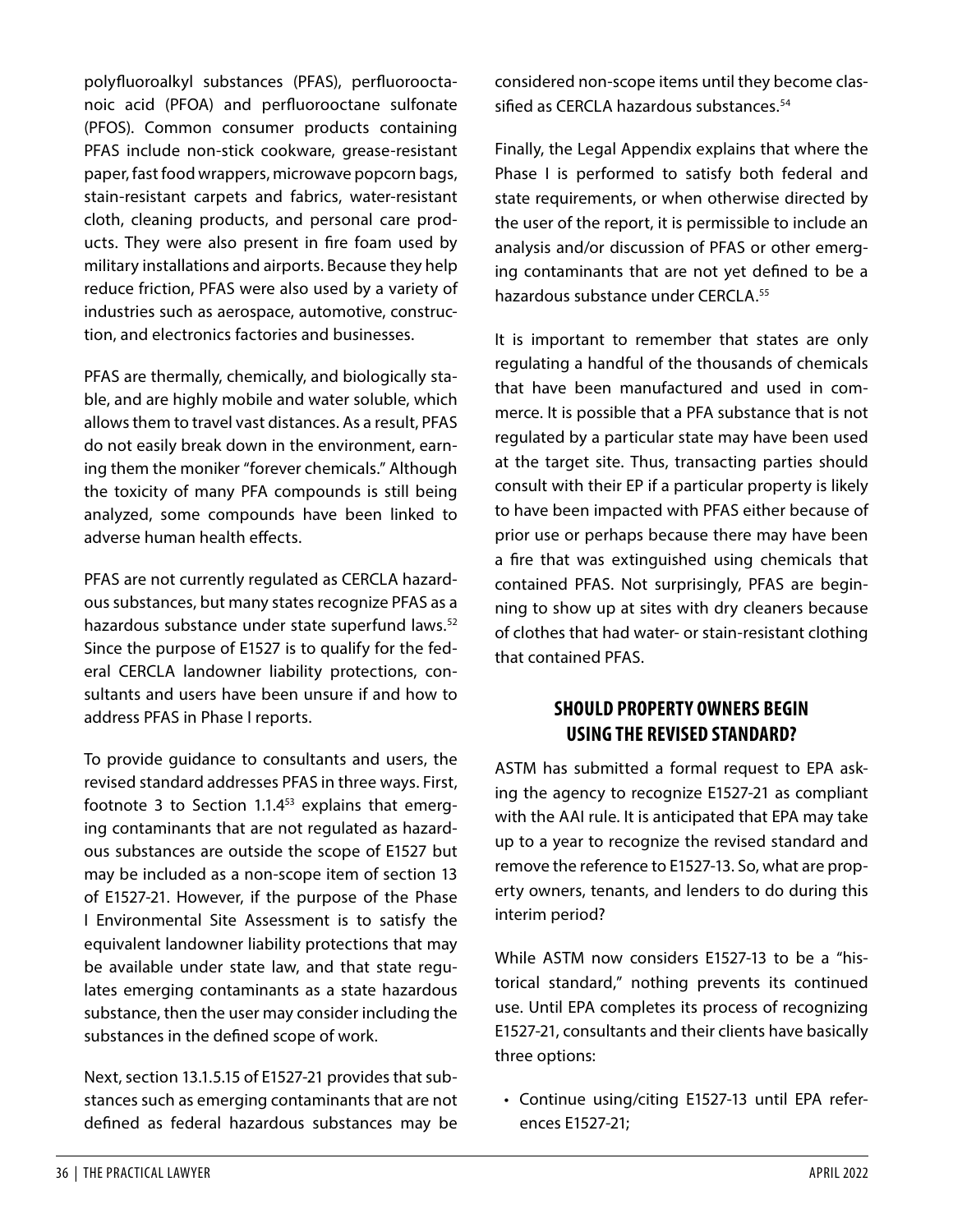- Use and cite E1527-13 (the standard referenced in the AAI Rule), and note that the assessment also satisfies the requirements in E1527-21;<sup>[56](#page-10-30)</sup> or
- Use E1527-21 and cite both E1527-13 and E1527- 21 as the applicable standards.

#### **CONCLUSION**

The first question most property owners and lenders will probably ask is if the revised standard will result in increased costs and delays as compared with the prior version of the standard. Since E1527-21

#### Notes

- <span id="page-9-0"></span>1 For a discussion reviewing the 2013 changes to E1527, see Larry Schnapf, ASTM Publishes New Phase 1 Standard— But Will It Matter?, The Practical Real Estate Lawyer (Mar. 2014).
- <span id="page-9-1"></span>2 42 U.S.C. § 9601 et. seq.
- <span id="page-9-2"></span>3 40 C.F.R.§ 312.
- <span id="page-9-3"></span>4 42 U.S.C. § 9607(a)(1).
- <span id="page-9-4"></span>5 42 U.S.C. § 9607(a)(2).
- <span id="page-9-5"></span>6 42 U.S.C. § 9607(b)(3).
- <span id="page-9-6"></span>7 42 U.S.C. § 9601(35)(A).
- <span id="page-9-7"></span>8 42 U.S.C. § 9601(40).
- <span id="page-9-8"></span>9 42 U.S.C. § 9607(q).
- <span id="page-9-9"></span>10 42 U.S.C. § 9601(40)(A).
- <span id="page-9-10"></span>11 42 U.S.C. § 9601(40)(H).
- <span id="page-9-11"></span>12 42 U.S.C. § 9601(40)(B). EPA promulgated its AAI rule at 40 C.F.R. 312.
- <span id="page-9-12"></span>13 42 U.S.C. § 9601(40)(D). The other continuing obligations are: complying with all release reporting requirements; cooperating, assisting, and providing access to persons authorized to conduct response actions or natural resource restoration at the property; complying with any land use restrictions established as part of a response action and not impeding the effectiveness or integrity of any institutional control used at the site; provide access to persons authorized to operate, maintain, or otherwise ensure the integrity of land use controls at the site; and comply with any the EPA request for information or administrative subpoena issued under CERCLA. See 42 U.S.C. § 9601(40) (C), (E)-(G).
- <span id="page-9-13"></span>14 ASTM initially published E1527 in 1993 (E1527-93). The standard was subsequently revised in 1994 (E1527-94), 1997 (E-1527-97), 2000 (E1527-00), 2005 (E1527-05) and 2013 (E1527-13).
- <span id="page-9-14"></span>15 The AAI rule was published on November 1, 2005 at 70 Fed. Reg. 66070. It became effective on November 1, 2006. The AAI rule is a performance-based standard while ASTM E1527 is more prescriptive in nature since it tells consultants how to conduct the various required inquiries.

represents the standard of care that most higher quality environmental engineering firms across the nation were already exercising, users who engage environmental professionals that have been producing quality deliverables will not likely see significant increased costs or delays.

In the meantime, commercial real estate professionals should familiarize themselves with these changes and consider updating their internal due diligence requirements.

- <span id="page-9-15"></span>16 EPA initially published a final rule which provided that persons conducting AAI could use the procedures included in ASTM E1527–13 to comply with the AAI Rule. 78 FR 79319 (Dec. 30, 2013). The agency then amended AAI again to remove the reference to the ASTM E1527-05. 79 Fed Reg. 60087 (Oct. 6, 2014). The effective date of the removal was October 6, 2015. EPA confirmed that parties that acquired properties after the agency recognized ASTM E1527-13 and used ASTM E1527-05 before the October 6, 2015 effective date would be deemed to have complied with the AAI Rule. Id. at 60088.
- <span id="page-9-16"></span>17 A common disagreement is whether the mere presence of a former commercial dry cleaner or a buried, underground storage tank should be considered a REC.
- <span id="page-9-17"></span>18 The author often asks a consultant if they had confirmed if the prior dry cleaner actually used PCE as opposed to a drop-off location. Other potentially mitigating facts could be if the dry cleaner used best management practices that could minimize the impact of any spillage such as secondary containment around the dry cleaning equipment or drums or if the area had a solvent-grade epoxy floor coating. This information can sometimes be gleaned from prior Phase 1 reports that were performed when the dry cleaner operated or from interviews with prior owners or operators.
- <span id="page-9-18"></span>19 42 U.S.C. § 9601(22).
- <span id="page-9-19"></span>20 E1527-21 §3.2.73.1. The attorney sub-group had proposed linking to a probability of 75 percent or more but the producer community argued that, in the absence of comprehensive data, they would not be able to render a consistent quantitative evaluation.
- <span id="page-9-20"></span>21 E1527-21 § 3.2.75.
- <span id="page-9-21"></span>22 E1527-21 § 3.2.52 (emphasis added).
- <span id="page-9-22"></span>23 Id.
- <span id="page-9-23"></span>24 E1527-21 § 3.2.96
- <span id="page-9-24"></span>25 When a Phase 1 identifies a data gap, the author asks the EP to discuss the significance of the data gap. If not a significant data gap, the author asks the consultant to so state and that the data gap does not alter the conclusions of the report.